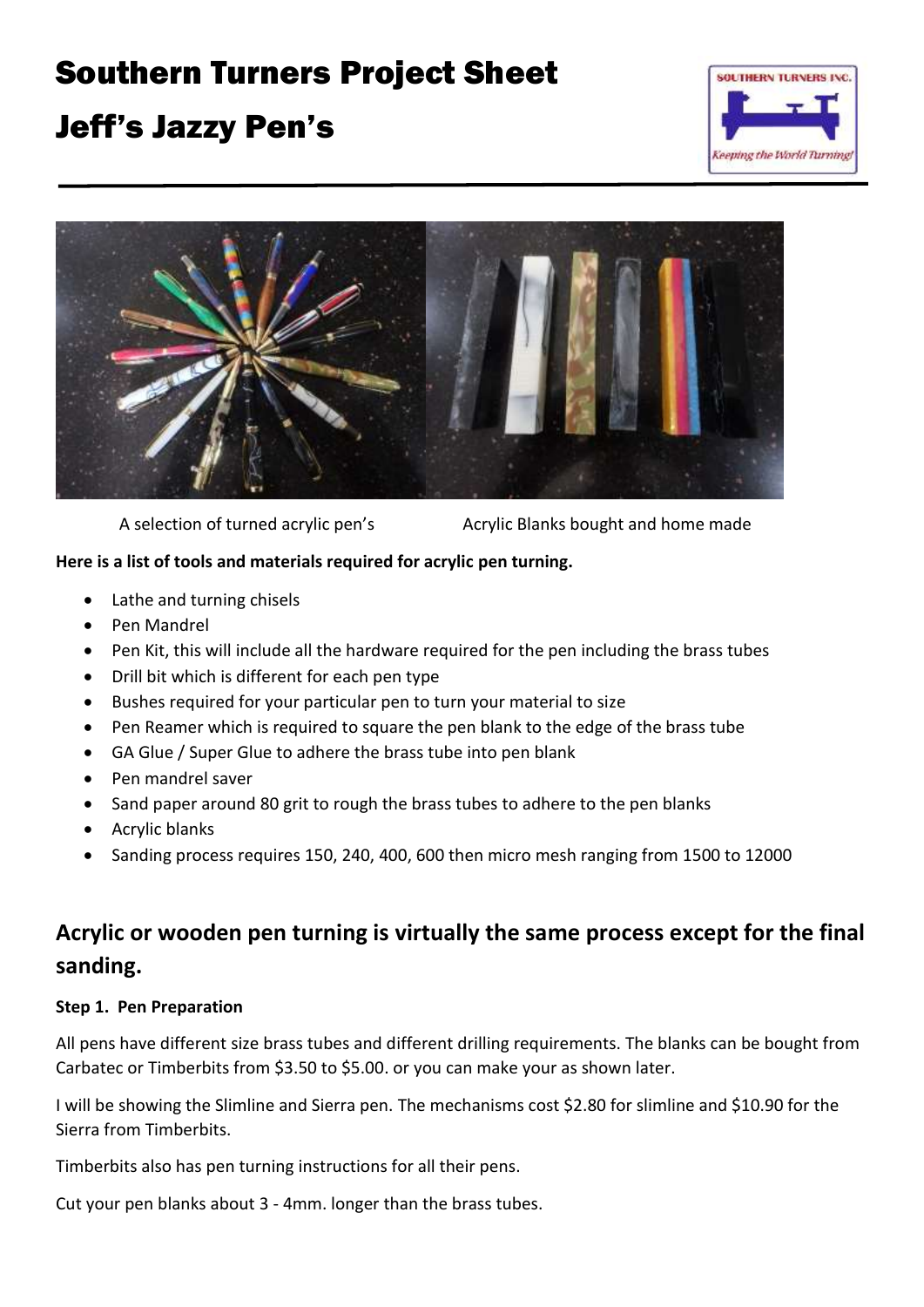Drill the required hole which is 7mm. for the 7mm Broad pen or slimline kit and the Sierra pen requires a 10mm hole.

You can use the pen chuck jaws or a drill press will also do the job.

Rough the brass tubes up with 40 or 80 grit paper, then glue the tubes with superglue or any other appropriate glue.

Once the glue has dried you need to use a pen reamer to square the blank pen to the edge of the brass tube.



Cut Blank 3 – 4 mm longer Drill required hole using pen jaws Use reamer to square pen blank

#### **Step 2. Lathe turning**

Place your pen blanks onto the pen mandrel which cost between \$10 to \$16, and using the required pen bushes which cost between \$5.00 and \$7.50.

You can use a tailstock live centre or a Mandrel Saver, with the mandrel saver you do not need spacers if you are only using one blank as in a Sierra pen.

Turn the acrylic blank down to the shape you want using whatever tool you are comfortable with.

Use a lathe speed of about 1800rpm.

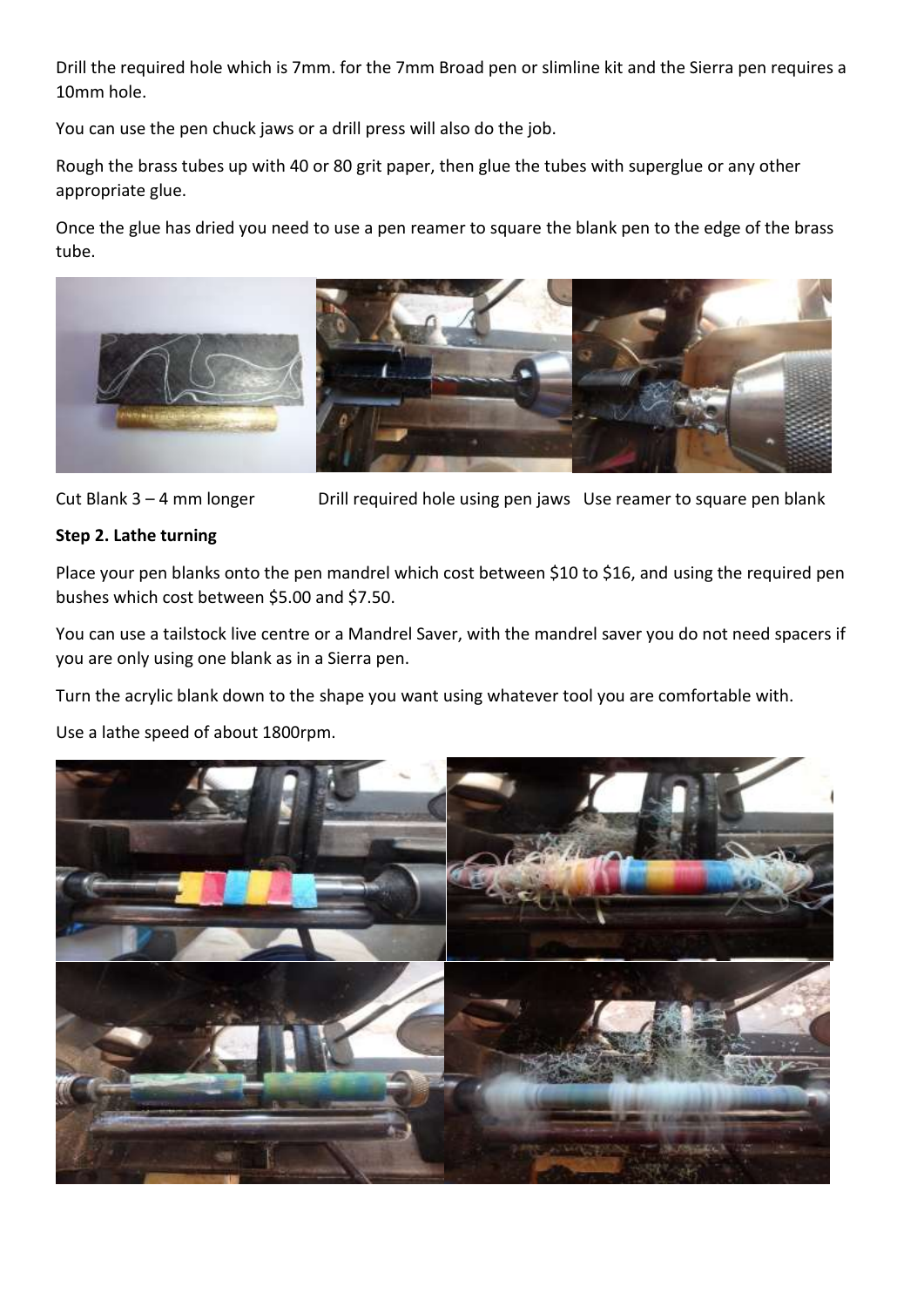#### **Step 3. Sanding**

Once the pen is turned to your required shape then the sanding is required which is now different than the wood version.

I use the normal grit paper 150 to 600 grit, then I use the micro mesh paper which goes from 1500 to 12000 grit. I normally use water with the micro mesh, others use it dry and the most important part about polishing is not to apply a ton of pressure, sand very lightly.



Micro Mesh chart Turned pen before sanding



After normal sanding 180 to 600 grit Using micro mesh sanding with water

#### **Step 4. Pen Assembly**



**For the Slimline pen** press the writing tip into the lower tube, then press the twist mechanism into the opposite end with the brass end first and press until chrome meets the end of the tube.